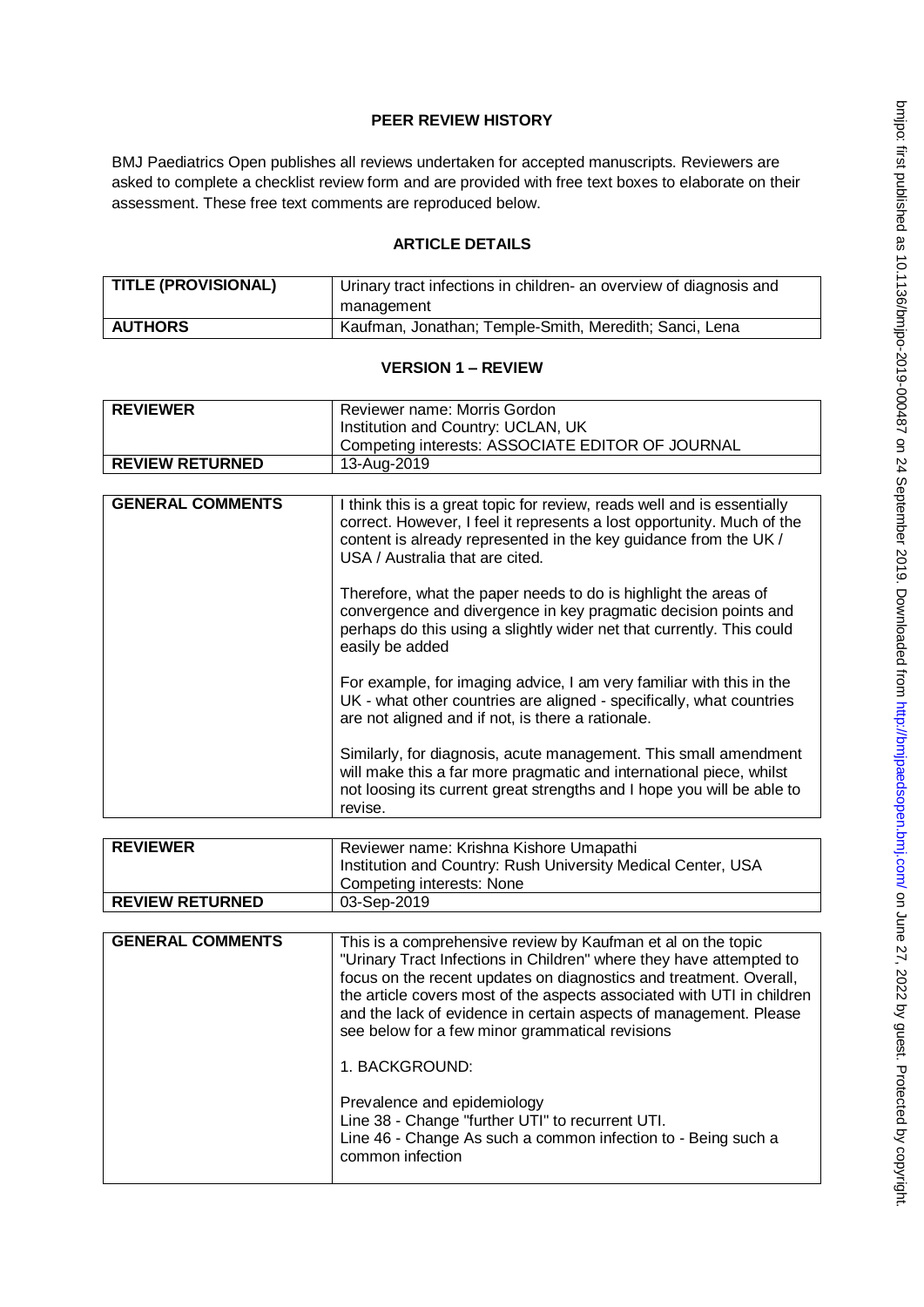| Aetiology<br>1. It would be better to insert a small table or a figure showing<br>relative prevalence of each microorganism that causes UTI instead<br>of just mentioning E.Coli. This might be done by stratifying age as<br>each population is different in terms of risk factors<br>2. The etiology might be different based on patient characteristics.<br>eg: hospital acquired UTI are more commonly Enterococcus. A<br>sentence mentioning the same would be apt in this section. |
|------------------------------------------------------------------------------------------------------------------------------------------------------------------------------------------------------------------------------------------------------------------------------------------------------------------------------------------------------------------------------------------------------------------------------------------------------------------------------------------|
| Morbidity:<br>1. Third paragraph: change to - "as this population".<br>2. No need for a third paragraph, can be joined with second as they<br>both talk about short term morbidity                                                                                                                                                                                                                                                                                                       |
| <b>DIAGNOSIS</b>                                                                                                                                                                                                                                                                                                                                                                                                                                                                         |
| Urine Sample Collection: precontinent children<br>Line 10 - Remove the use of Most repeatedly in the sentence<br>Line 59 - Change to - but therapy should not be delayed in a septic<br>child                                                                                                                                                                                                                                                                                            |
| Screening -dipstick and microscopy<br>Please mention which uropathogens dont convert nitrates to nitrites.<br>This is important clue for diagnosing enterococcus for example until<br>cultures come back                                                                                                                                                                                                                                                                                 |
| <b>INITIAL MANAGEMENT</b>                                                                                                                                                                                                                                                                                                                                                                                                                                                                |
| Antibiotic therapy:<br>Line 46 - Expand NICE<br>Line 55 - Change to "It is ideal to switch to oral therapy after 48<br>hours of clinical improvement to facilitate homegoing or discharge"<br>There is no mention of any antibiotics that are commonly used for<br>UTI. A paragraph can be inserted mentioning the same.                                                                                                                                                                 |
| <b>SPECIAL CASES</b>                                                                                                                                                                                                                                                                                                                                                                                                                                                                     |
| Recurrent UTI: prophylaxis and prevention<br>There is no mention on choice of antibiotic prophylaxis if indicated<br>Is there a role for probiotics? If so or not so, please add references                                                                                                                                                                                                                                                                                              |

# **VERSION 1 – AUTHOR RESPONSE**

# Reviewer 1

I think this is a great topic for review, reads well and is essentially correct. However, I feel it represents a lost opportunity. Much of the content is already represented in the key guidance from the UK / USA / Australia that are cited. Therefore, what the paper needs to do is highlight the areas of convergence and divergence in key pragmatic decision points and perhaps do this using a slightly wider net that currently. This could easily be added For example, for imaging advice, I am very familiar with this in the UK - what other countries are aligned - specifically, what countries are not aligned and if not, is there a rationale. Similarly, for diagnosis, acute management. This small amendment will make this a far more pragmatic and international piece, whilst not loosing its current great strengths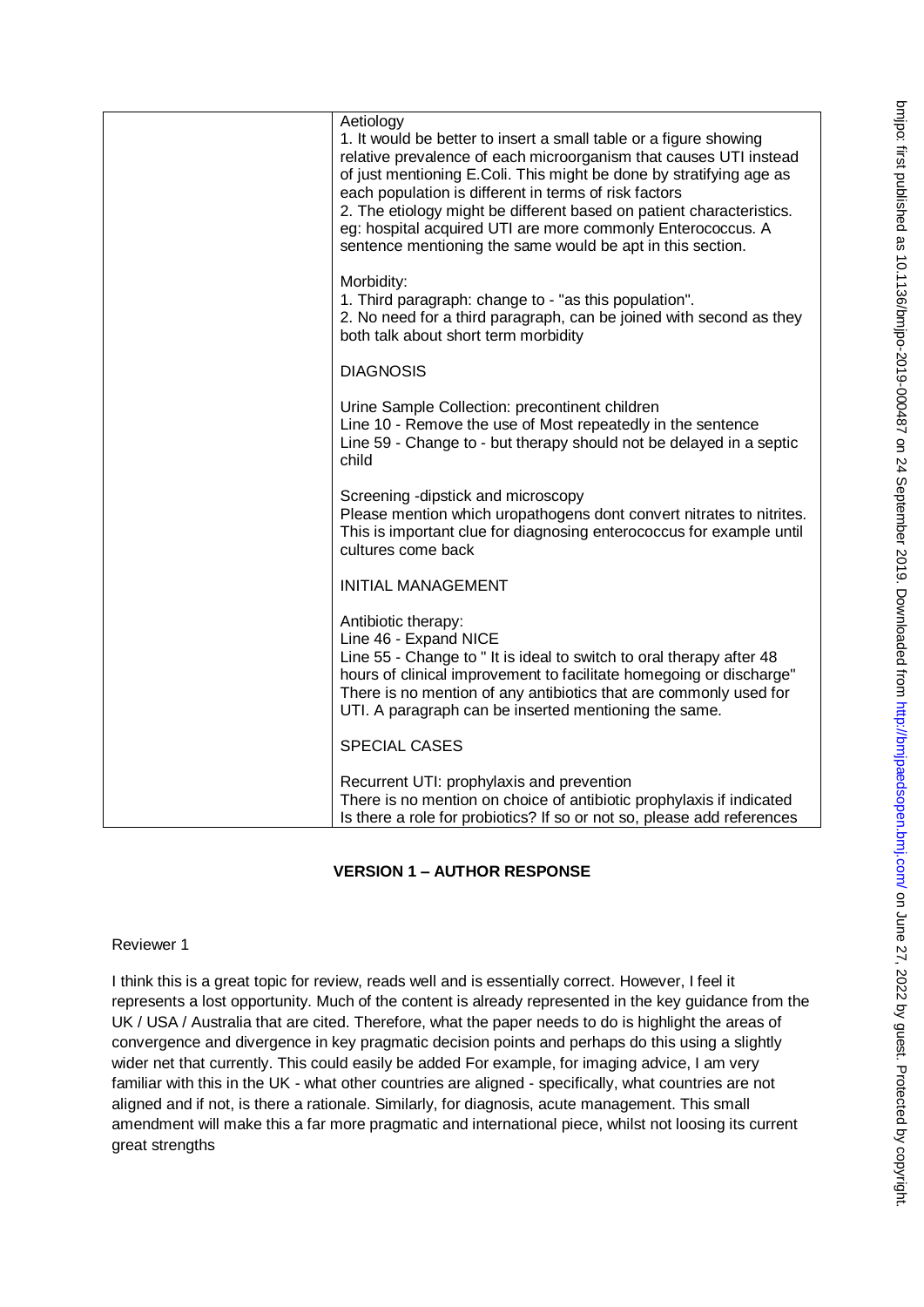$\Box$  thank you, we have incorporated this helpful suggestion and discussed further under ultrasound recommendations and amended Table 2 to include other guidelines as well as NICE and AAP. Additional references are included as well. This suggested comparison is also included in the section regarding urine sample collection in young pre-continent children, with additional recently published cost-effectiveness data. Other guidelines are now also discussed and referenced regarding antibiotic therapy.

### Reviewer 2

This is a comprehensive review by Kaufman et al on the topic "Urinary Tract Infections in Children" where they have attempted to focus on the recent updates on diagnostics and treatment. Overall, the article covers most of the aspects associated with UTI in children and the lack of evidence in certain aspects of management. Please see below for a few minor grammatical revisions

# 1. BACKGROUND:

Prevalence and epidemiology

Line 38 - Change "further UTI" to recurrent UTI.

 $\Box$  amended as suggested

Line 46 - Change As such a common infection to - Being such a common infection

 $\Box$  amended as suggested

### Aetiology

1. It would be better to insert a small table or a figure showing relative prevalence of each

microorganism that causes UTI instead of just mentioning E.Coli. This might be done by

stratifying age as each population is different in terms of risk factors

2. The etiology might be different based on patient characteristics. eg: hospital acquired UTI

are more commonly Enterococcus. A sentence mentioning the same would be apt in this

section.

□ as exact uropathogen prevalence varies between settings and between studies (beyond E.Coli as the overwhelmingly predominant organism in all settings), we feel this would be difficult to summarise concisely for an international audience. We have however considered this suggestion and thought that from a clinical perspective it would be helpful for readers to be aware that Enterococcus and Klebsiella UTI may be missed on dipstick screening because these organisms do not produce nitrites, and also are less likely to present with pyuria than E.Coli UTI. We have therefore included later in the manuscript under 'Screening – dipstick and microscopy" the following: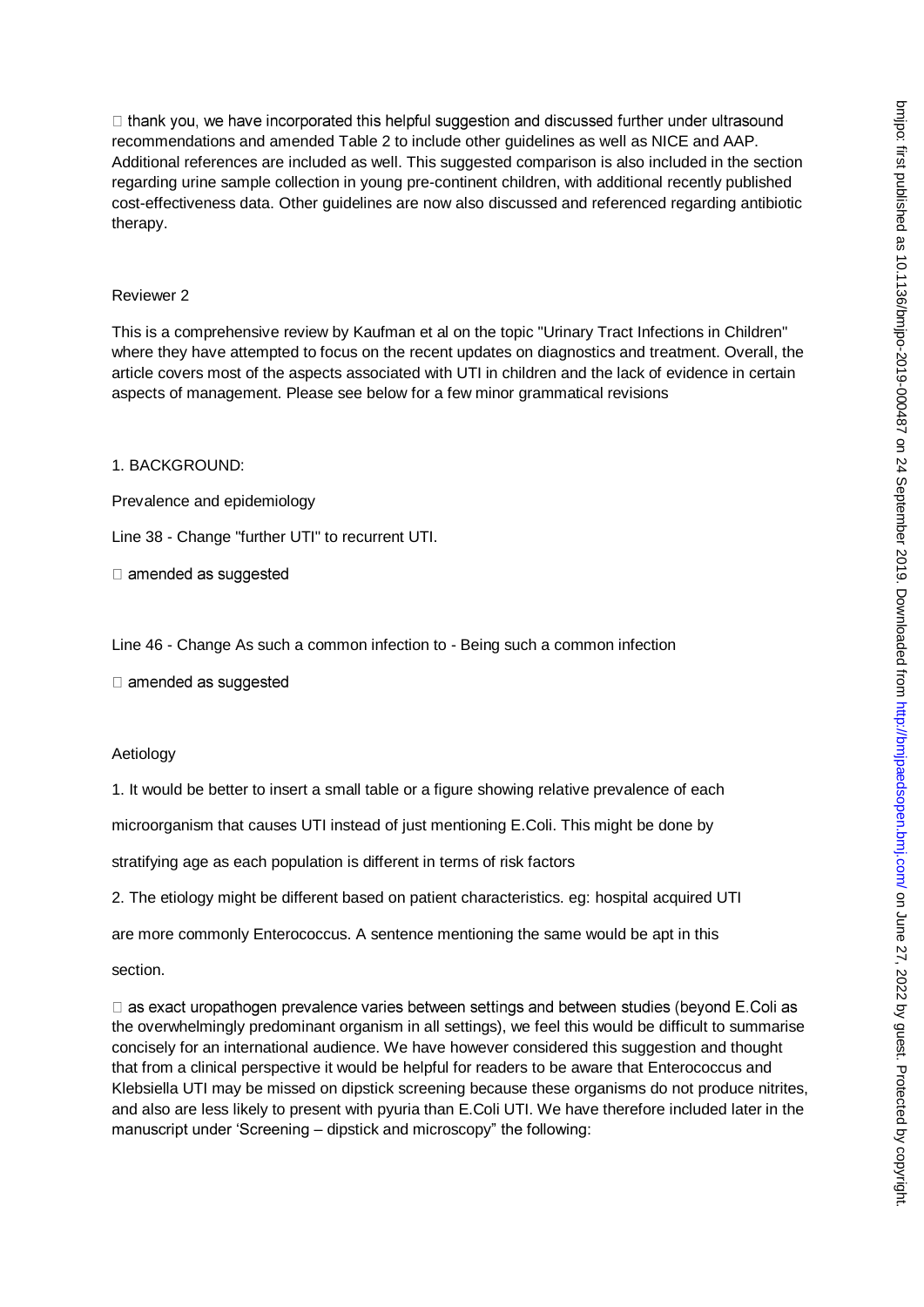"Enterococcus, Klebsiella and Pseudomonas species are less likely to produce pyuria than E.coli in children with symptomatic UTI. 26 Most uropathogens convert dietary nitrates into urinary nitrites. However not all do, including Enterococcus and Klebsiella species. 25"

Morbidity:

1. Third paragraph: change to - "as this population".

□ amended as suggested

2. No need for a third paragraph, can be joined with second as they both talk about short

term morbidity

□ amended as suggested

DIAGNOSIS

Urine Sample Collection: precontinent children

Line 10 - Remove the use of Most repeatedly in the sentence

 $\Box$  amended as suggested

Line 59 - Change to - but therapy should not be delayed in a septic child

 $\Box$  amended as suggested

Screening -dipstick and microscopy

Please mention which uropathogens dont convert nitrates to nitrites. This is important clue

for diagnosing enterococcus for example until cultures come back

□ amended as suggested

INITIAL MANAGEMENT

Antibiotic therapy:

Line 46 - Expand NICE

□ amended as suggested

Line 55 - Change to " It is ideal to switch to oral therapy after 48 hours of clinical